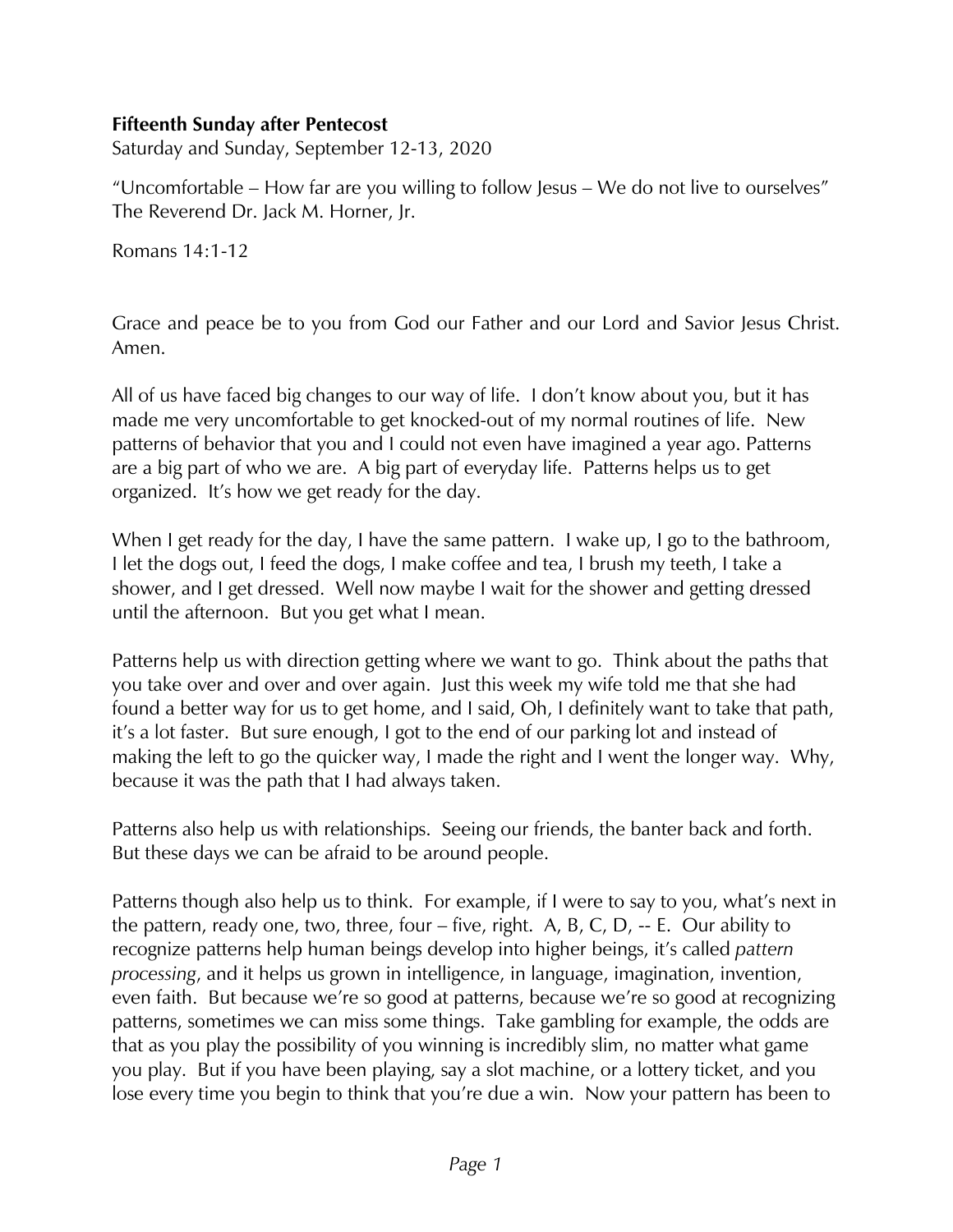lose, lose, lose and lose. So, your mind begins to think well it must be time for me to get a win. But the odds never changed. You're still probably going to lose.

This idea of pattern processing hits closer to home when we think about our relationships. We can get used to seeing things in a certain way, acting in a way that seems normal to you but may be different to another person.

I see that in couples who are preparing for marriage. They have created patterns and expectations for their relationship and their lives, often resembling their parents. In marriage though they need to learn how to navigate new patterns because their partner may have come from different patterns. That's why communication and conflict resolution in a marriage is so important, and it's important for all of us to develop those skills in building relationships, any relationship.

It's the most important set of skills in the church as well. The Apostle Paul, writing to the church in Rome, wants to help them navigate their relationships, he wants to help them navigate the disagreements within the church. But as you know, the Church can get set in patterns as well. Maybe you have heard the phrase, "we've never done it that way before." Patterns can lead to ruts. They can get us stuck places where we can't move, that we can't do the things that we probably should be doing.

Now Rome of the first century was a cosmopolitan center of the Empire. Rome was incredibly diverse, and the early Roman church reflected that diversity. There were major differences between Jewish believers and Gentile believers of Jesus. Their religious upbringing, the patterns and expectations were very, very different. But the people were unique in other ways as well. Some believers worked for the government, some were shop owners, some were slaves, some were masters; some were wealthy, most of the church in Rome was poor. In addition, Paul tells us, they were all at different stages of spiritual maturity. Paul wanted them to be aware of their patterns of belief and how they live. But he also wants them to be aware of their brothers and sisters who may have different experiences and different values. And he wants them to understand where people are coming from and not simply to pass judgment on the other person.

Every person is unique, with unique backgrounds, experiences, families, and upbringing.

Our patterns are just that, they are **our** patterns. Others may be different. That doesn't necessarily make them better or worse, just different.

It's what makes you, you. Your family, your family, our church, our church.